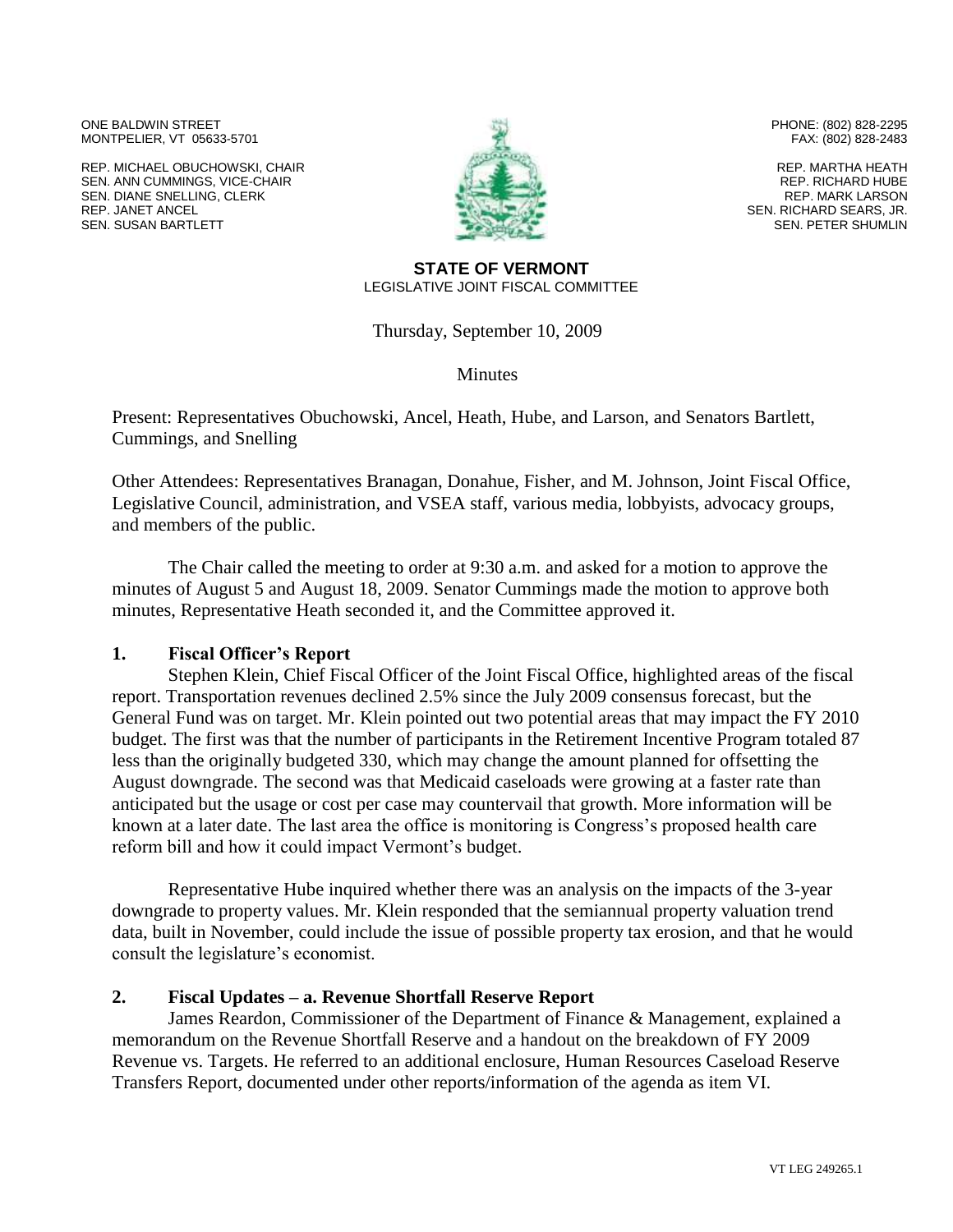Legislative Joint Fiscal Committee September 10, 2009 Minutes Page 2 of 7

# **b. Report on FY 2010 Budget Adjustment Pressures**

Commissioner Reardon reminded the Committee of a budget adjustment pressure from the August rescissions totaling \$7.4 million in labor savings that had not yet been resolved in labor negotiations, and that an additional downgrade may occur in November. The Emergency Relief Assistance Fund is currently \$40,000 out of balance. A further deficit of \$122,000 was anticipated in the Sarcoidosis Benefit Trust Fund for projected claims, bringing the FY 2010 deficit in that fund to \$400,000. All claims toward the fund were being processed regardless of the trust fund deficit. In corrections, the actual numbers for state utilization of out-of-state beds was higher than projected. The previously anticipated \$600,000 in savings for waiving the federal Cost of Living Adjustment (COLA) increase in the Department for Children and Families' Aid to the Aged, Blind, and Disabled (AABD) program did not occur; therefore, that amount would have to be made up.

# **c. Report on FY 2011 Budget Development Process**

Commissioner Reardon informed the Committee that the administration had not yet issued a report on the FY 2011 Budget Development Process but it would be available soon, once the administration's Tiger Teams finished their work in a couple of weeks.

# **d. Funds Status Closeout Report**

Commissioner Reardon reported that the funds status closeout report for Education, General, and Transportation had not changed substantially, illustrated in the handout FY 2009 Revenue vs. Targets. He offered that in the operating statement, the direct application reversions were \$2.4 million higher than anticipated for FY 2009, due to BISHCA receipts being higher than projected. All reserve balances are at the 5% targets, including Education, Transportation, and General Fund.

Commissioner Reardon responded to Representative Hube's question by stating that budget pressures for corrections were due to more people being incarcerated. Representative Heath commented that the Corrections Oversight Committee had invited Judge Davenport to testify at its next meeting on the issue of increased detainees, and she further stated that the number of incarcerated women was again on the rise.

Commissioner Reardon in answering Representative Heath's question stated that the Revenue Shortfall Reserve for FY 2010 Special Education Medicaid of \$6.46 million was from special education receipts. Those funds were historically earmarked for the Education Fund but were redirected to the General Fund for FY 2009 and FY 2010, with an expectation that those receipts in FY 2009 would be held for use in FY 2010.

Representative Obuchowski inquired how the administration planned to share information with the legislature on outcomes from the Tiger Teams. Commissioner Reardon responded that the administration had not discussed how to present that report but offered that the information would be ready for the November Committee meeting.

Representative Ancel inquired about the progress of labor negotiations between the administration and the Vermont State Employees' Association (VSEA) to achieve the \$7.4 million in budget savings for FY 2010, and showed concern that if the approaching contract target date is not met layoffs may ensue. Commissioner Reardon responded that the administration preferred to avoid layoffs but has not come to agreement with VSEA for sustainable labor savings for future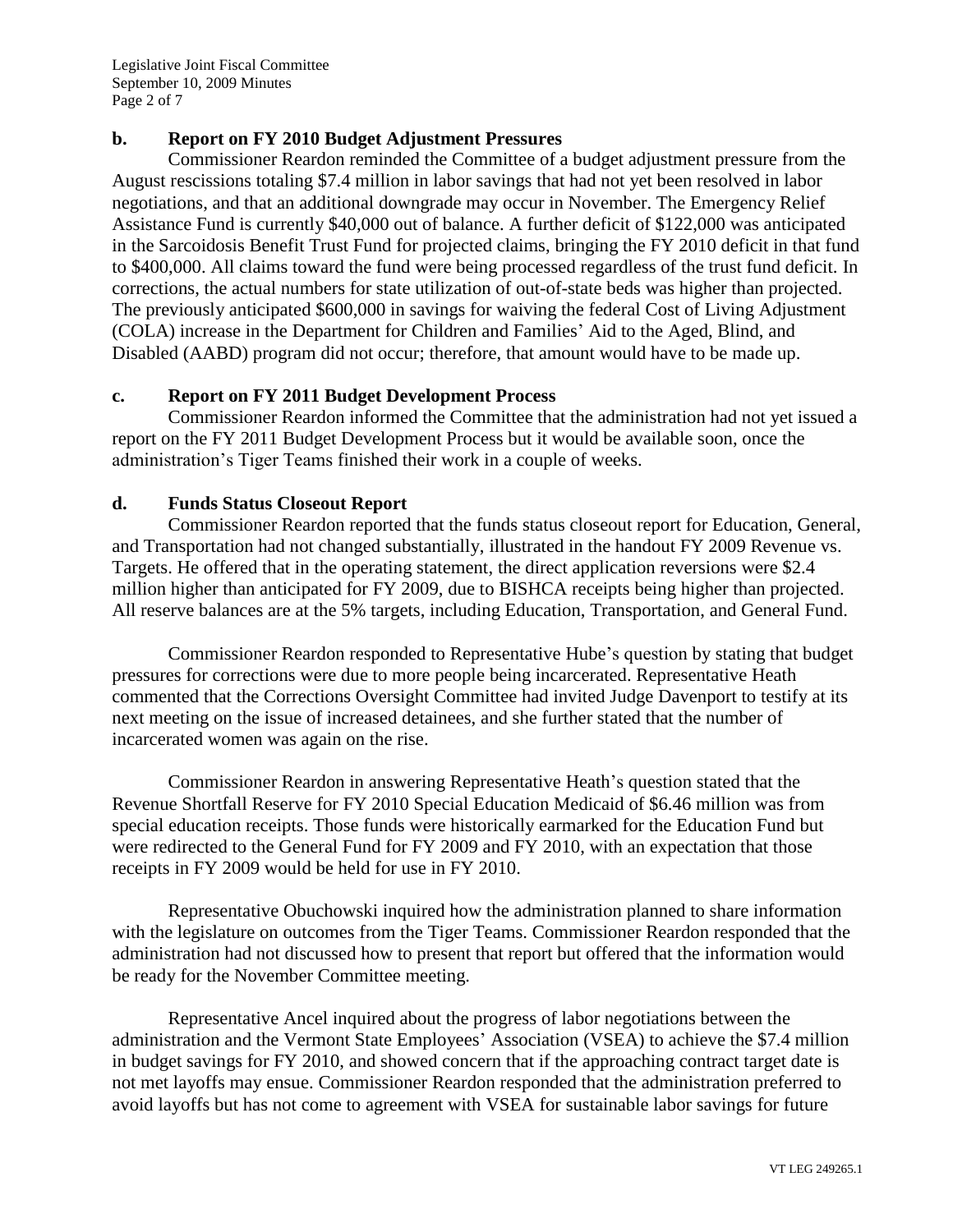Legislative Joint Fiscal Committee September 10, 2009 Minutes Page 3 of 7

budgets. The administration has proposed a couple of furlough days and some across-the-board wage reductions to the state labor force. The VSEA have proposed four unpaid holidays and four furlough days. The administration would prefer sustainable savings rather than furloughs because it may further aggravate out-year budgets. The administration would consider using furlough days to heal the FY 2010 budget deficit if there was agreement of sustainable savings for future budgets. Representative Ancel asked for confirmation of whether concurrent negotiations were occurring for labor savings for FY 2010 and FY 2011, and Commissioner Reardon affirmed that they were. Representative Ancel further inquired whether the savings in those negotiations could be used to achieve more sustainable savings for those fiscal years. Commissioner Reardon countered that savings would be more attainable if the proposed plan from the negotiations included concrete savings that included concurrent future budget savings.

Representative Heath questioned why the administration needed assurances of sustainable savings for the small time frame of a single year (FY 2010) when many other states such as New Hampshire were using furloughs as short-term fixes instead of layoffs. She also agreed that future budgets, starting in FY 2011, should have sustainable savings. Commissioner Reardon submitted an outline that listed the administration's concerns on the issues of actual sustainable savings and senior employee fairness from electing to agree to furloughs. He stressed the projected deficits of \$90 million for FY 2011 and \$174 million for FY 2010.

Representative Heath reiterated that furloughs could be used to achieve the short-term savings for FY 2010 to avoid layoffs. Senator Cummings agreed with Representative Heath and explained that state reductions and layoffs in her own County (Washington) had caused a high rate of unemployment which further aggravates the already dire economic situations of local businesses. Commissioner Reardon agreed that layoffs were not a good alternative for labor savings. Senator Bartlett offered that there were many options for negotiating sustainable labor savings such as fact finding, but that the present concern was of the short-term savings for the remainder of the fiscal year, and blending the two conversations and delaying the current budget problems may cause unintentional consequences to state programs. She suggested that there be two separate negotiations for bargaining for short-term and long-term savings. Commissioner Reardon indicated the administration did not anticipate agreement with the VSEA by the September 18 contract deadline. Commissioner Reardon warned of possible layoffs due to the delayed labor agreement and responded to Senator Cummings that an analysis of the impacts on services and programs from layoffs had not yet been determined, but that there would be adverse impacts to state government functions. Representative Hube reiterated his request for a matrix of employees who have involuntarily and voluntarily left state government, and Commissioner Reardon stated it was in the process of being written.

The Chair reiterated the Committee's concerns on the importance of bargaining a labor contract to achieve the FY 2010 budget savings to close the August rescission amount of \$7.4 million, and that layoffs would be the least desirable action toward achieving those savings. Representative Larson stated the legislature was relying on the administration's ability to negotiate with state employees since it had no authority to intervene in those discussions, nor would it do so.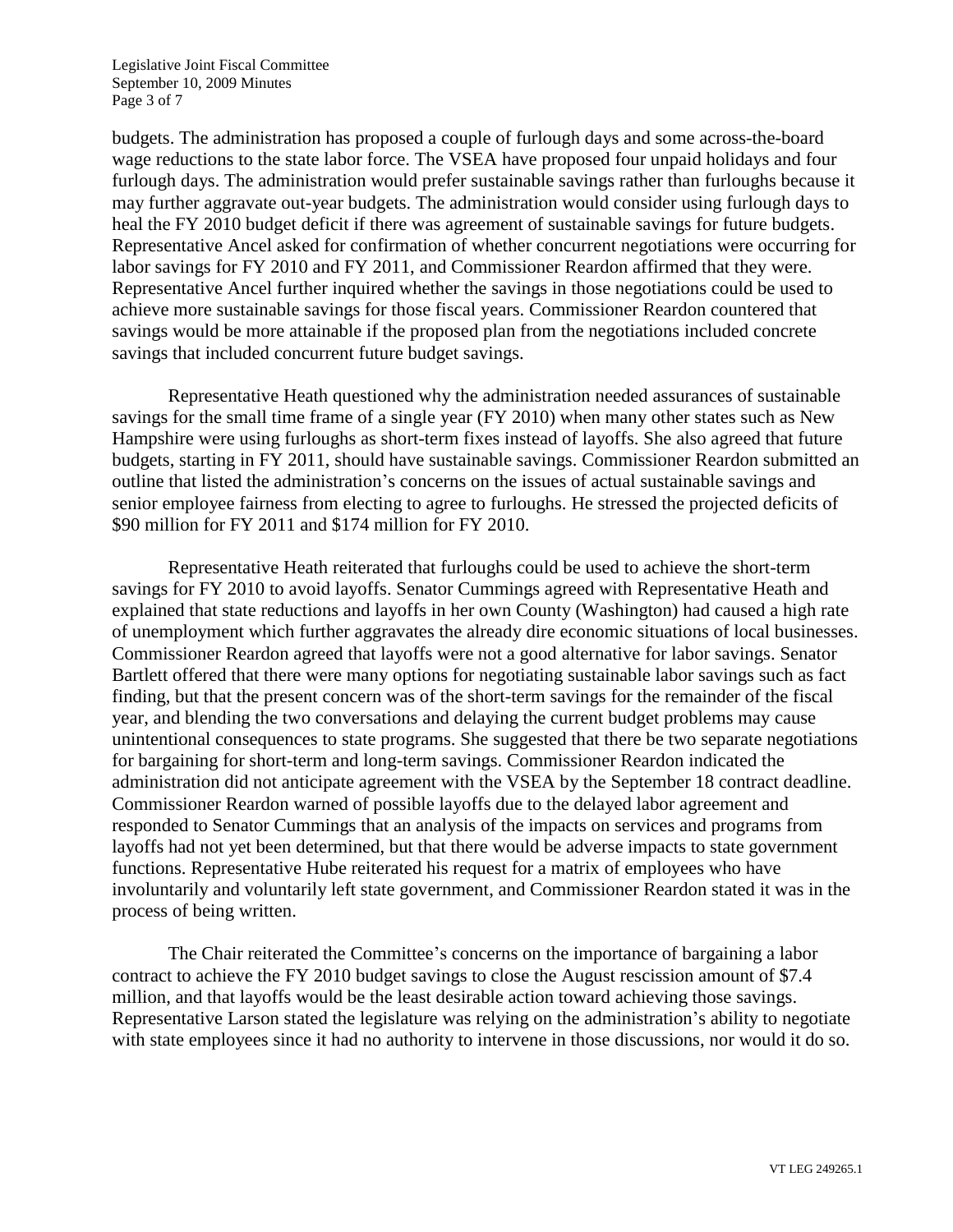### **3. Other Committee Reports – a. Child Care Eligibility and Rates Rule Process**

Steve Dale, Commissioner, Department for Children and Families, explained the proposed rule process with three prepared documents. He added that the charts in the PowerPoint presentation would be updated to reflect any additional changes by the end of October.

Representative Ann Pugh, Chair, House Human Services Committee (HHSC), thanked the Commissioner and the JFC and handed out a letter from HHSC recommending the rule with further additions. She commented that the Chair of the Senate Health and Welfare Committee, Senator Racine, concurred with the letter after receiving no comments from his committee. Representative Pugh explained that seven members from her committee responded to the proposed rule, and the recommendations in the committee letter were an effort to address those concerns and comments.

Senator Snelling inquired about the annualized projection of costs for FY 2011. Commissioner Dale deferred to a memorandum showing potential upward pressures. The proposed rule was not requesting broad expansion of the child care subsidy program to recipients; instead, it framed a more functional system to encourage qualified people to take advantage of the program, which may potentially become a future pressure on the budget but most likely a gradual one. Senator Snelling inquired of the FY 2010 General Fund increase of \$3.3 million and the one-time \$1.5 million in ARRA funds listed on the PowerPoint handout as new allocated funds. Commissioner Dale clarified that the increase in funds was built into DCF's budget, and the department was anticipating an increase in the Childcare Block Grant funding to potentially replace ARRA funds. He further explained that there would be some upward pressure on the STARS program; however, it was not expected to be significant. An ongoing discussion of the state's ability to keep up with the annual change in the federal poverty level and market trends will provide information on whether the program will be able to maintain the new eligibility thresholds.

Senator Snelling inquired on how DCF would track federal funding and outcomes of the new child care subsidy program initiatives. Commissioner Dale responded that outcome data were available at the national level. Senator Snelling asked that data be collected at the state level to track the success of the program initiatives. Commissioner Dale agreed to try. Representative Hube asked what the department foresaw as the estimated child care enrollments for 2010 and 2011. Commissioner Dale responded that an estimated 300 additional children would be enrolled in 2010 with an estimated cost of \$400,000. The estimates double in 2011. He further stated that due to the elimination of variances, the rate increases have a cost-neutral effect on the program.

Senator Bartlett clarified for Representative Hube that the existing child care providers with varying support systems would not be dramatically affected by the program transition because the department planned to work with those providers to reorganize their business plans and minimize the transitional effects of the program, and Commissioner Dale agreed. Representative Pugh reiterated the HHSC proposed three additions to the rule that included DCF reporting on the impact on providers and the state's ability to keep up with federal poverty levels.

Representative Heath moved to approve the proposed rule by DCF, with the inclusion of two recommendations from the Committee on House Human Services' letter to the JFC as Follows:

**1.** "*DCF report to the House Committee on Human Services and the Senate Committee on Health and Welfare by March 15, 2010 and March 15, 2011*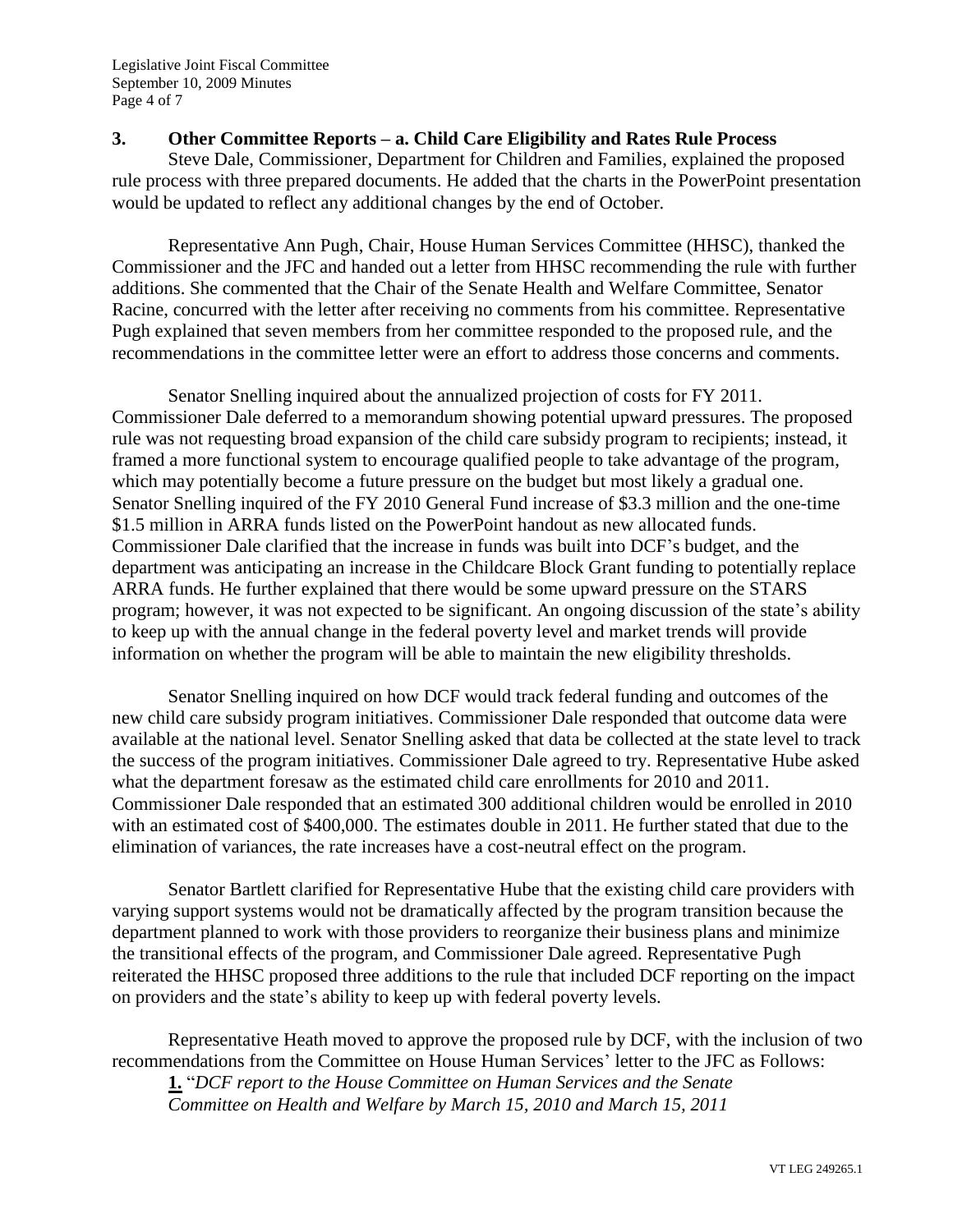*regarding the transition to the new provider rate structure; the impact on the number of children served and the quality of the services provided under both the former structure and the new system; whether the new system has had an impact on providers' ability to serve families with special or greater needs; and whether under the new system any providers have ceased offering infant-toddler care, have had to raise rates, or are at financial risk."*  **3.** "*DCF provide the Joint Fiscal Committee, the House Committee on Human Services, and the Senate Committee on Health and Welfare with a copy of its transition plan and be prepared to report on it during the first week of the 2010 legislative session."* 

Representative Heath further stated that the HHSC's second recommendation was a good idea but due to state budget constraints, it was unlikely the state would be able to achieve the federal poverty level eligibility standards. Representative Heath further stated that the appropriations committees would do their best to stay within the federal poverty guidelines but could not commit to those standards each year. The Chair reiterated the motion and the Committee approved it.

### **b.1. Medicaid Waiver Proposals – 1. Global Commitment (GC) Extension Proposal**

Susan Besio, Director, Office of Vermont Health Access (OVHA), handed out a draft extension request to the U.S. Department of Health and Human Services and explained the process. The proposal included an automatic three-year extension of the GC waiver.

Representative Pugh, Co-Chair, Health Access Oversight Committee (HAOC), submitted a memorandum on the proposed GC extension that included the HAOCs recommendations. Director Besio explained that prior three-year projections showed \$256 million of savings in investments but actual savings totaled \$260 million. Additionally, original estimates of \$148 million in additional federal receipts were anticipated but actual amounts totaled \$245 million, due to the state's ability to use certified match for some portions of the programs. The Director concluded that savings were anticipated to continue to accrue over the length of the GC 3-year extension, and that a decision from the federal government on the extension request was expected by March 2010.

Representative Obuchowski asked Director Besio what specific approval was needed from the Committee for the GC Waiver extension, and she explained that OVHA was requesting from the Committee the approval to move forward with the submission of a letter of intent to the Centers for Medicare and Medicaid Services (CMS) asking for automatic renewal of Vermonts GC Waiver for 3 years, starting October 1, 2010. Representative Obuchowski inquired what the value was of the last bullet on page 5 of her handout (see agenda link), and she responded that the value of the capitation for payment of claims paid subsequent to termination of the waiver (i.e. the tail) was estimated at \$76 million gross.

Representative Heath moved to approve OVHA submitting the letter of intent to CMS requesting a 3-year extension for a Medicaid GC Waiver. The Committee approved the motion.

### **b.2. Long-term Care – Choices for Care Waiver Extension Proposal**

Joan Senecal, Commissioner, Department of Disabilities, Aging, and Independent Living (DAIL), submitted to the Committee a second draft letter of intent to the U.S. Department of Health & Human Services, requesting an automatic 3-year extension for the Choices for Care 5-year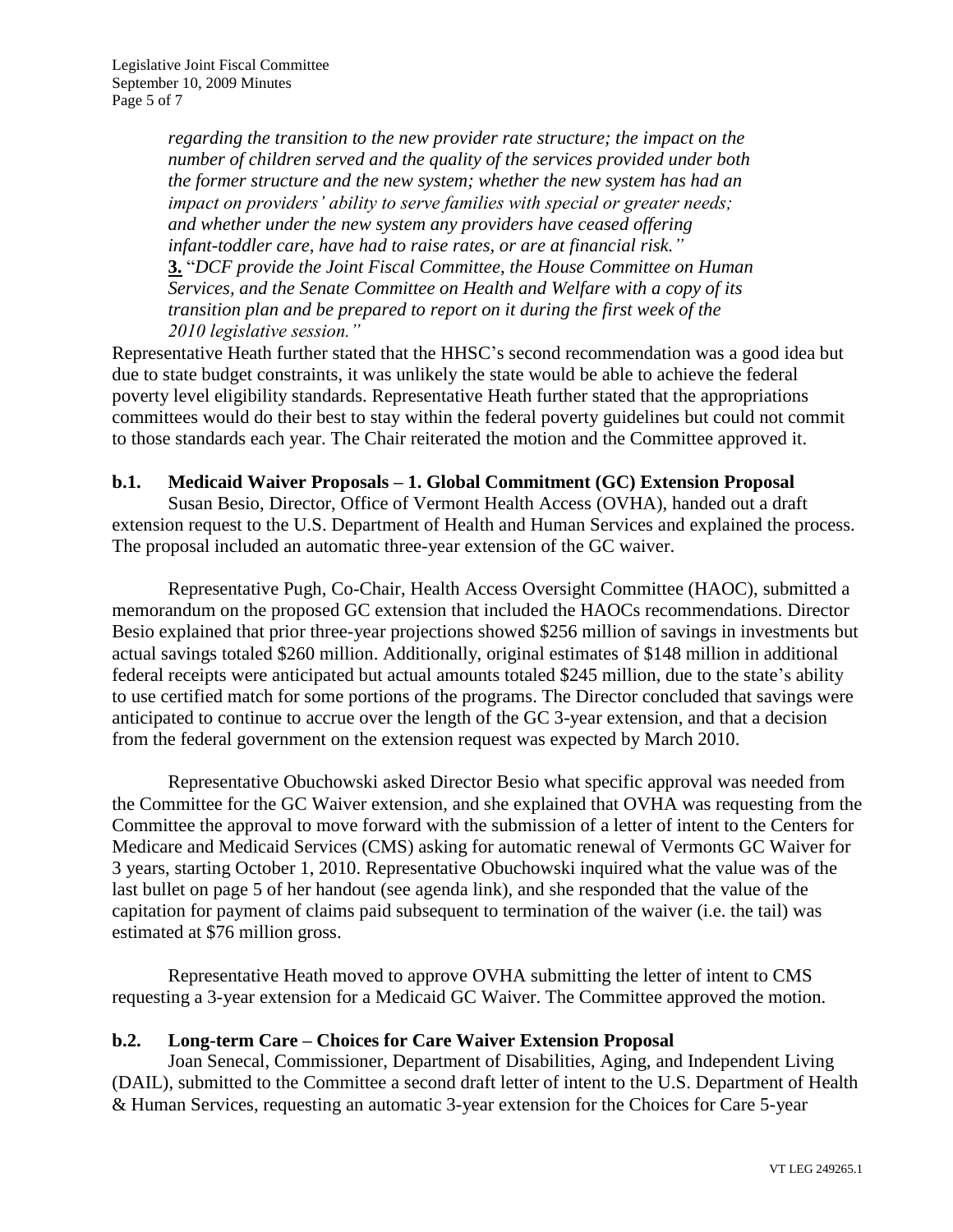waiver. DAIL has been asked by CMS to provide budget neutrality figures that will include a growth trend. The current trend is 7.8% (cap for expenditures) over the average of the 5-year waiver, and DAIL is well under that budget neutrality cap. Commissioner Senecal commented that she believed DAIL was meeting all the requirements of the waiver by serving more people and relying less on nursing home care.

Senator Bartlett asked whether by DAIL staying under the imposed cap for expenditures for the Choices for Care program, the state had more GF dollars for the program that DAIL could draw down. Commissioner Senecal agreed. Representative Obuchowski inquired if DAIL could supply documentation to the Committee when available on the new budget neutrality figures. Commissioner Senecal agreed and commented that the information would be available after submission of the letter of intent.

Senator Bartlett made a motion to approve the submission of a letter of intent by DAIL to CMS for an automatic 3-year extension for the Choices for Care Waiver, and the Committee approved the motion.

# **4. Human Services Reports and Updates – a. Chittenden County Unified Substance Abuse Treatment Pilot Program Update**

Barbara Cimaglio, Deputy Commissioner, Department of Health, explained a memorandum handed out to the Committee summarizing the details on the progress of the program.

# **b. Update on Rutland Regional Medical Center (RRMC) and Vermont State Hospital**

Michael Hartman, Commissioner, Department of Mental Health, and Stephen Wislosky, Director of Investment and Debt Management, Office of the Treasurer, gave an update on the financing plan for RRMC. Commissioner Hartman stated that meetings were occurring on a weekly and biweekly basis with the interested parties, and the process from those meetings would bring forth a financing proposal for the RRMC project tailored to legislative intent of avoiding debt to the state and RRMC through bonding. The final report on RRMCs financial plan was due to the JFC and Mental Health Oversight Committee (MHOC) by October 1.

The Chair discussed with the Committee a date for a joint meeting with MHOC to receive the report and decide final deliberations on the RRMC financing report, which was confirmed for October 28 at 1 p.m.

The Chair confirmed an additional tentative JFC meeting on November 12 for its regular meeting and to receive the revenue forecast. The Emergency Board was scheduled for this date at 1:00 p.m. to receive the consensus forecast.

### **5. Other Fiscal Issues – Burlington Tax Increment Financing (TIF) Business Plan and Projections – a. Tax Department: Education Fund Context**

Susan Mesner, Tax Economist, Department of Taxes, handed out and highlighted areas of a letter from her department explaining the administration's position on the proposed plan for Burlington to expand its debt financing. Senator Cummings inquired whether a cap imposed by the legislature had been administered onto TIFs, and Ms. Mesner agreed it had. Ms. Mesner encouraged the Committee to read a study on tax increment financing that would be released soon by the